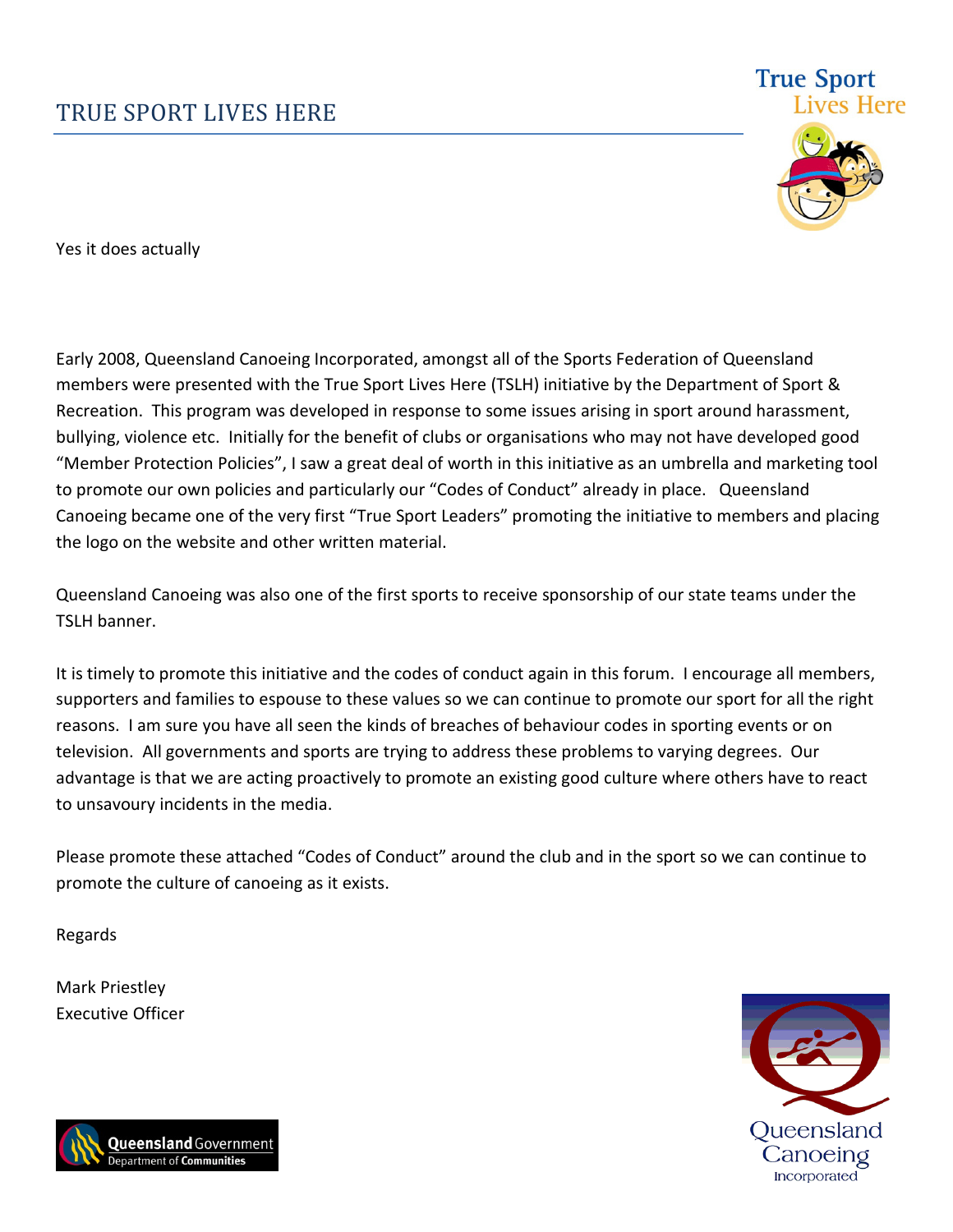#### **PART D: ROLE-SPECIFIC CODES OF CONDUCT**

- **Attachment D1: General**
- **Attachment D2: Coach, Registered Instructor and Guide Code of Conduct**
- **Attachment D3: Officials Code of Conduct**
- **Attachment D4: Player/Athlete Code of Conduct**
- **Attachment D5: Administrator (volunteer) Code of Conduct**
- **Attachment D6: Parent/Guardian Code of Conduct**
- **Attachment D7: Board Member Code of Conduct**
- **Attachment D8: Spectator Code of Conduct**

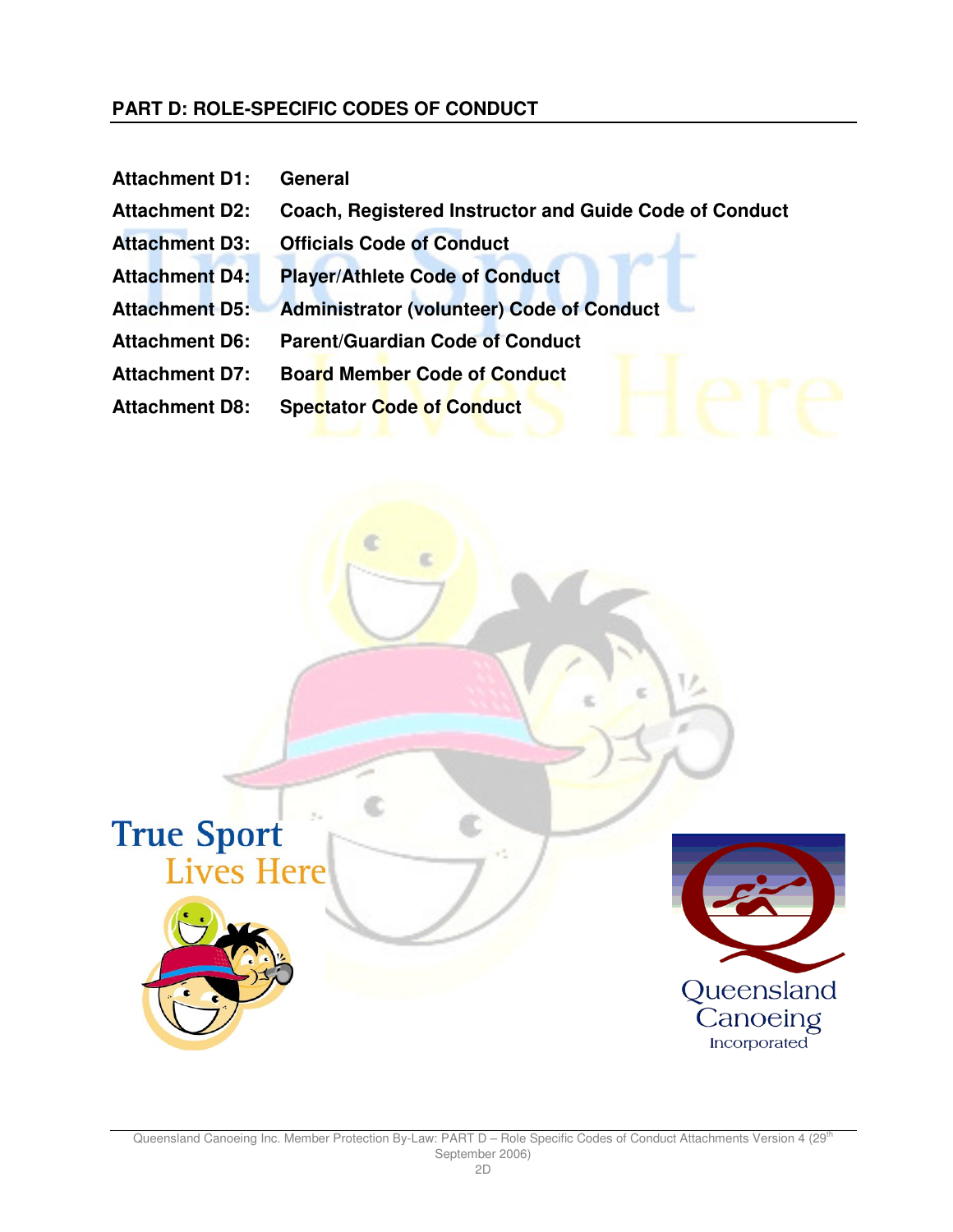### **Attachment D1: General Code of Conduct**

Queensland Canoeing Inc. expects high standards of behaviour from all people involved in the sport. It is vital that the integrity of the sport is maintained in accordance with the four guiding principles: Fairness, Respect, Responsibility and Safety as outlined in The Essence of Australian Sport's Universal Code of Behaviour.

As a person required to comply with this By-Law, you must meet the following requirements in regard to your conduct during any activity held or sanctioned by Queensland Canoeing, a State Association or an Affiliated Club and in any role you hold within Queensland Canoeing, a State Association or an Affiliated Club:

#### **Fairness**

- 1. Operate within the rules and spirit of your sport, promoting fair play over winning at any cost.
- 2. Encourage opportunities for participants to learn appropriate behaviours and skills.
- 3. Encourage participation in all aspects of the sport.
- 4. Be fair, considerate and honest in all dealing with others.

#### Respect

- 5. Treat each person as an individual.
- 6. 15. Be a positive role model.
- 7. Display control, tolerance and courtesy to all involved with the sport.
- 8. Value the rights, dignity and worth of every person regardless of their gender, ability, cultural background or religion.
- 9. Do not use your involvement with Queensland Canoeing, a State Association or an Affiliated Club to promote your own beliefs, behaviours or practices where these are inconsistent with those of Queensland Canoeing, the State Associations or theAffiliated Clubs.

Responsibility

- 10. Ensure interaction with persons under the age of 18 years is appropriate and that unaccompanied and unobserved activities are avoided wherever practical.
- 11. Adopt appropriate behaviour in relation to the use of alcohol and recreational and performance enhancing drugs.
- 12. Act with integrity and accept responsibility for your actions.
- 13. Make a commitment to providing quality service.
- 14. 8. Understand your responsibility if you breach, or are aware of any breaches of this
- 15. Code of Behaviour.

#### Safety

- 16. Ensure your actions contribute to a safe environment.
- 17. Ensure your actions contribute to a harassment free environment.
- 18. Do not tolerate violence or abusive behaviours.
- 19. Show concern and caution towards others who may be sick or injured.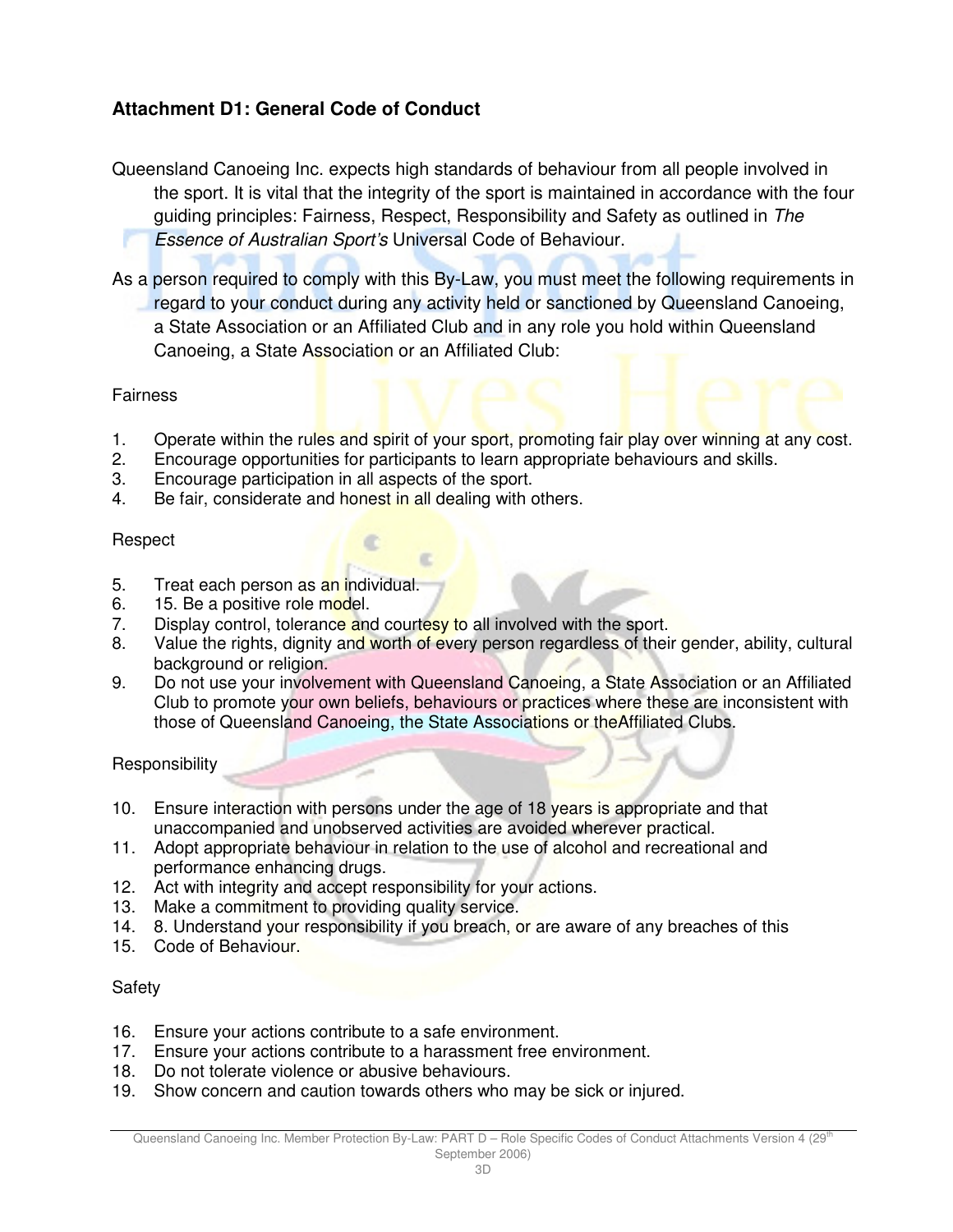# **Attachment D2: Coach, Registered Instructor and Guide Code of Conduct**

In addition to the General Code of Behaviour, you must meet the following requirements in

regard to your conduct during any activity held or sanctioned by Queensland Canoeing, a

State Association or an Affiliated Club and in your role as a coach or registered instructor and guide of Queensland Canoeing, a State Association or an Affiliated Club:

- 1. Treat all canoeists with respect at all times. Be honest and consistent with them.
- 2. Honour all promises and commitments, both verbal and written.
- 3. Provide feedback to canoeists in a caring sensitive manner to their needs.
- 4. Avoid overly negative feedback.
- 5. Recognise canoeists' rights to consult with other coaches and advisers.
- 6. Cooperate fully with other specialists (eg. sports scientists, doctors, physiotherapists etc).
- 7. Treat all canoeists fairly within the context of their sporting activities, regardless of gender, race, place of origin, athletic potential, colour, sexual orientation, religion, political beliefs, socio-economic status, and other condition.
- 8. Encourage and facilitate canoeists' independence and responsibility for their own behaviour, performance, decisions and actions.
- 9. Involve the canoeists in decisions that affect them.
- 10. Determine, in consultation with canoeists and others, what information is confidential and respect that confidentiality.
- 11. Encourage a climate of mutual support among your canoeists.
- 12. Encourage canoeists to respect one another and to expect respect for their worth as individuals regardless of their level of play.
- 13. At all times use appropriate training methods that in the long term will benefit the canoeists and avoid those which could be harmful.
- 14. Ensure that the tasks/training set are suitable for age, experience, ability and physical and psychological conditions of the canoeists.
- 15. Be acutely aware of the power that you as a coach / registered instructor and guide develop with your canoeists in the coaching relationship and avoid any sexual intimacy with canoeists that could develop as a result.
- 16. Avoid situations with your canoeists that could be construed as compromising.
- 17. Refrain from any form of sexual harassment towards canoeists. Any physical contact with a person should be appropriate to the situation and necessary for the canoeist's skill development.
- 18. Actively discourage the use of performance enhancing drugs, the use of alcohol and tobacco and illegal substance.
- 19. Respect the fact that your goal as a coach / registered instructor and guide for the canoeist may not always be the same as that of the canoeist. Aim for excellence based upon realistic goals and due consideration for the canoeist's growth and development.
- 20. Recognise individual differences in canoeists and always think of the canoeist's longterm best interests.
- 21. Help each canoeist reach their potential
- 22. Set challenges for each canoeist which are both achievable and motivating.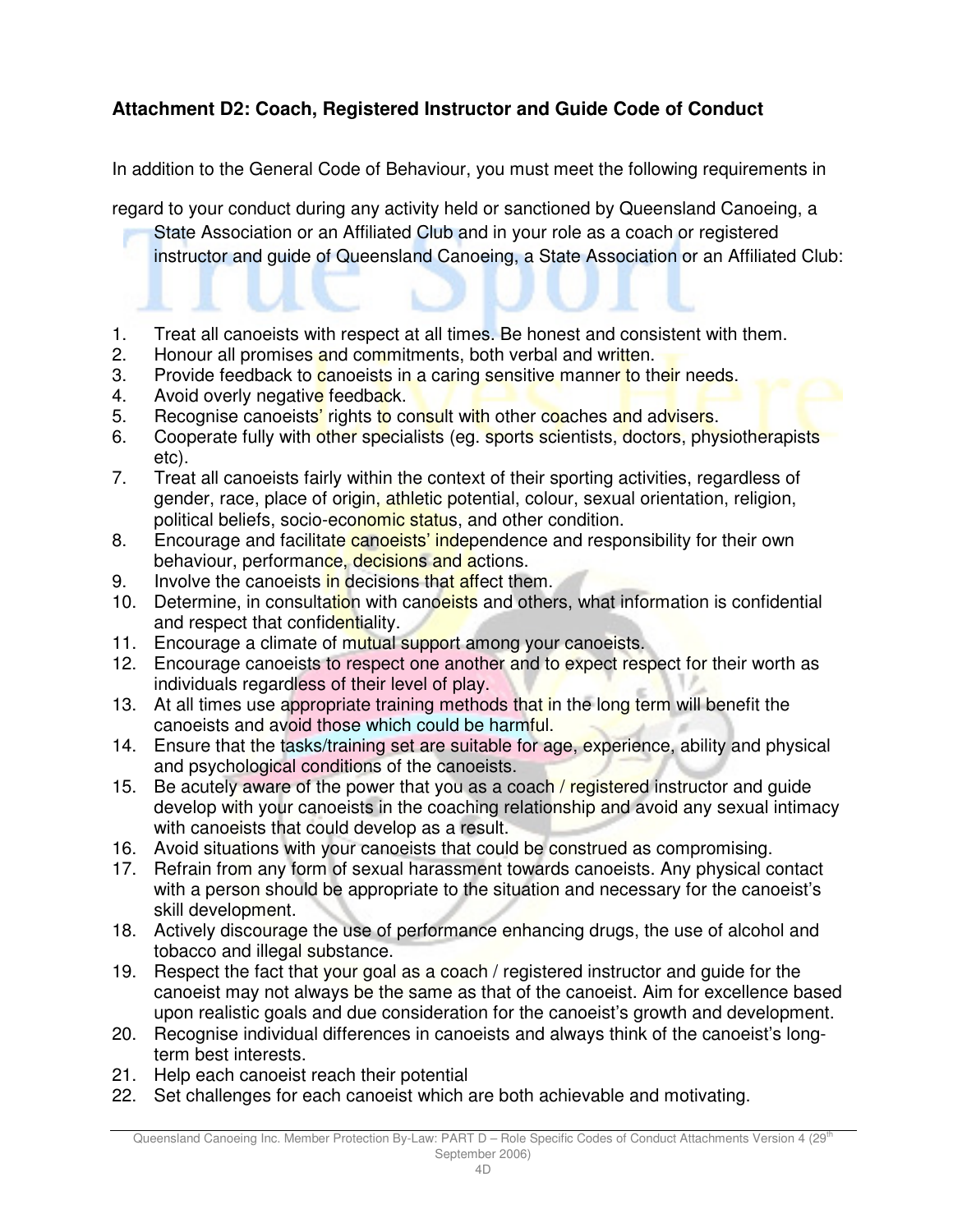- 23. At all times act as a role model that promotes the positive aspects of sport and of canoeing by maintaining the highest standards of personal conduct and projecting a favourable image of the sport of canoeing and of coaching at all times.
- 24. Do not exploit any coaching relationship to further personal, political, or business interests at the expense of the best interest of your canoeists.
- 25. Encourage canoeists and coaches to develop and maintain integrity in their relationship with others.
- 26. Respect other coaches / registered instructors and guides and always act in a manner characterised by courtesy and good faith.
- 27. When asked to coach a canoeist, ensure that any previous coach-canoeist relationship has been ended by the canoeist-others in a professional manner.
- 28. Accept and respect the role of officials in ensuring that competitions are conducted fairly and according to established rules.
- 29. Know and abide by Queensland Canoeing rules, regulations and standards, and encourage canoeists to do likewise. Accept both the letter and the spirit of the rules.
- 30. Be honest and ensure that qualifications are not misrepresented.
- 31. Be open to other people's opinion and willingness to continually learn and develop.

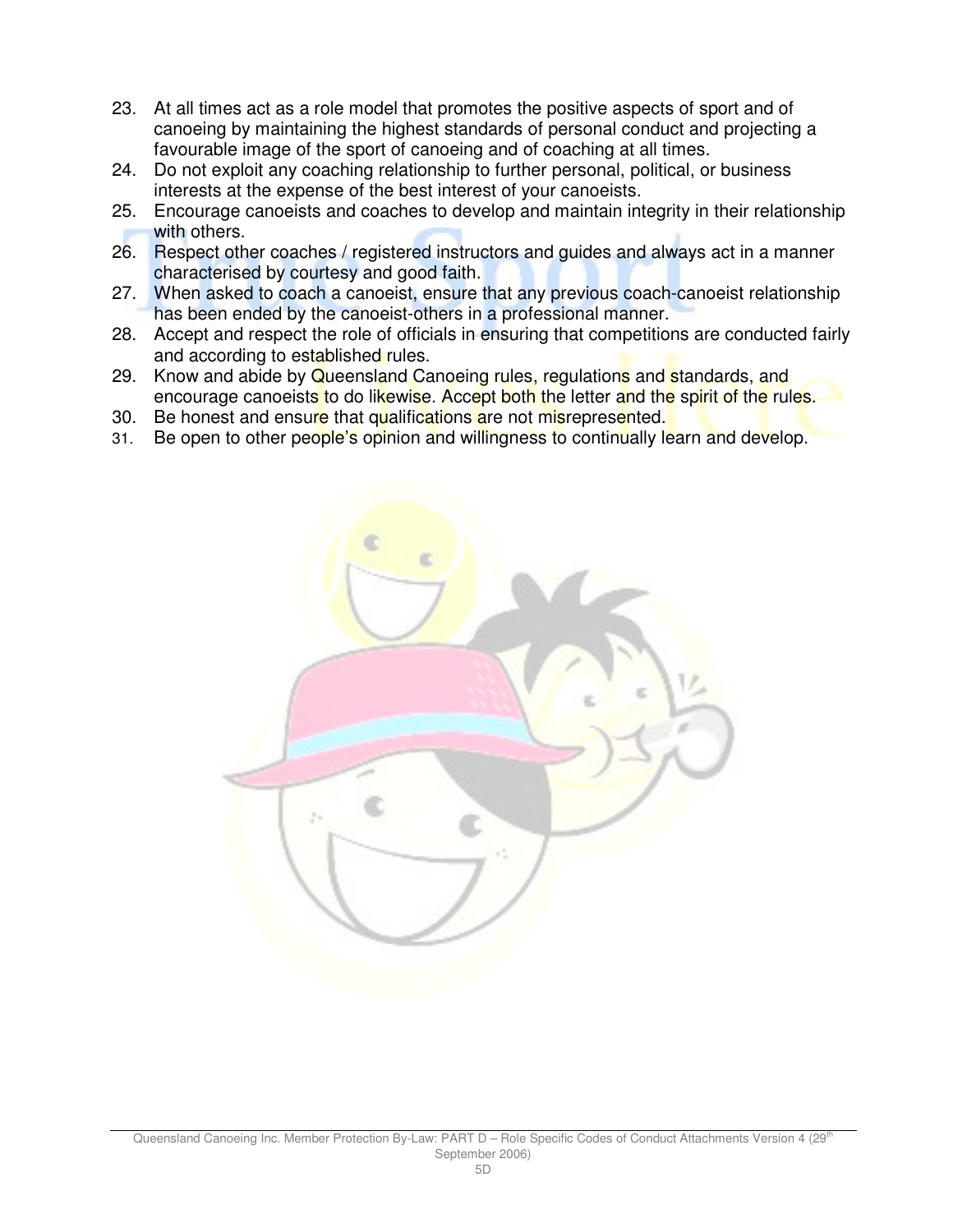### **Attachment D3: Officials Code of Conduct**

In addition to General Code of Behaviour, you must meet the following requirements in

regard to your conduct during any activity held or sanctioned by Queensland Canoeing, a

State Association or an Affiliated Club and in your role as an official appointed by Queensland Canoeing, a State Association or an Affiliated Club:

- 1. Place the safety and welfare of the canoeists/participants above all else.
- 2. Accept responsibility for all actions taken.
- 3. Condemn unsporting behaviour and promote respect for all opponents.
- 4. Avoid any situation that may lead to a conflict of interest.
- 5. Be courteous, impartial respectful and open to discussion and interaction.
- 6. Value the individual in sport.
- 7. Encourage and promote rule changes that will make participation more enjoyable.
- 8. Encourage inclusive behaviours and access to all areas of officiating.

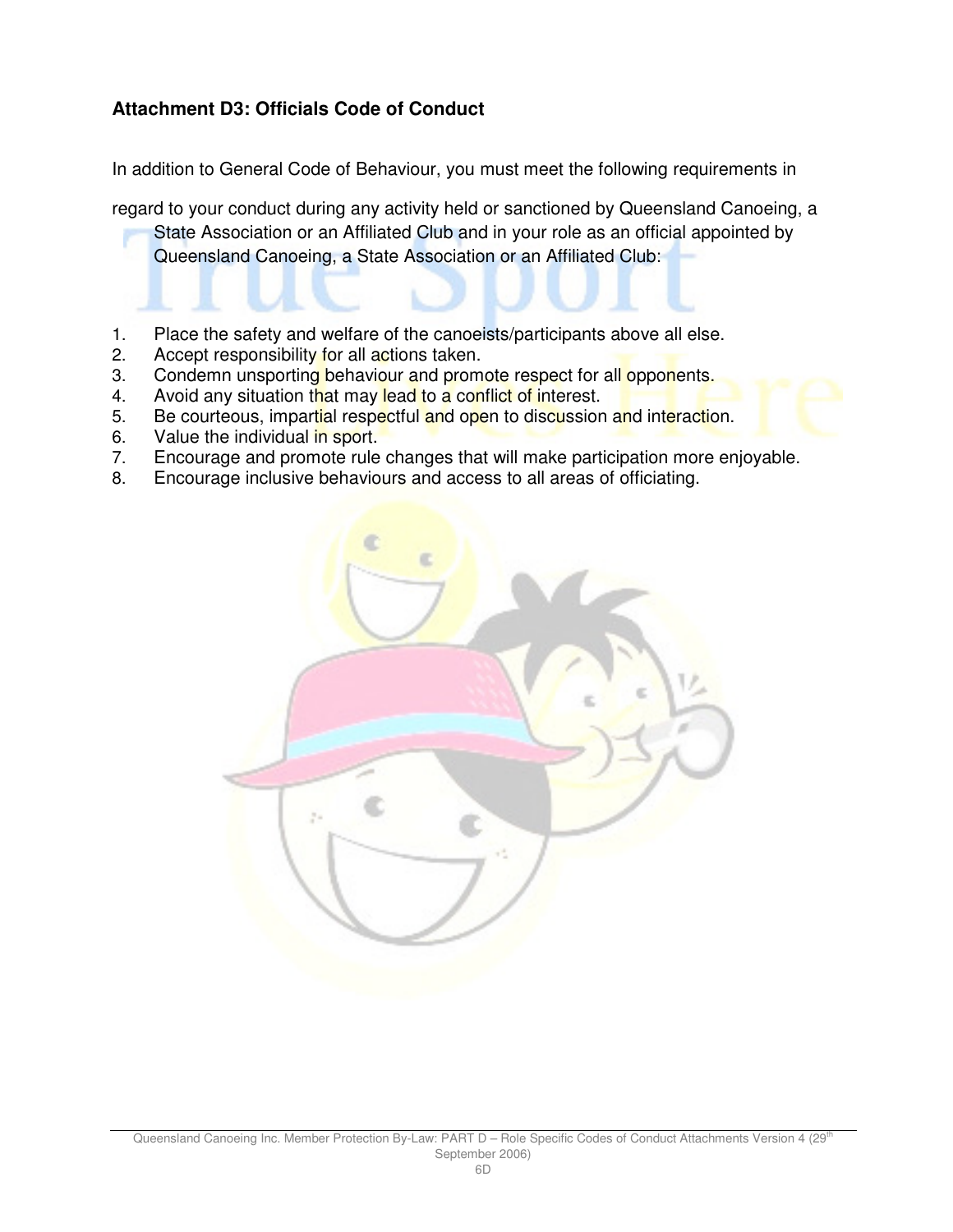### **Attachment D4: Canoeist Code of Conduct**

In addition to the General Code of Behaviour, you must meet the following requirements in

regard to your conduct during any activity held or sanctioned by Queensland Canoeing, a State Association or an Affiliated Club and in your role as a canoeist of Queensland Canoeing, a State Association or an Affiliated Club:

- 1. Give your best at all times
- 2. Participate for your own enjoyment and benefit.
- 3. Respect the rights, dignity and worth of fellow canoeists, coaches, registered instructors and guides, officials and spectators.
- 4. Refrain from conduct which could be regarded as sexual or other harassment towards fellow canoeists and coaches / registered instructors and guides.
- 5. Respect the talent, potential and development of fellow squad members and competitors.
- 6. Care and respect the equipment provided to you as part of your program.
- 7. Be frank and honest with your coach / registered instructor and guide concerning illness and injury and your ability to train fully within the program requirements.
- 8. Conduct yourself in a professional manner relating to language, temper and punctuality. 9. Maintain high personal behaviour standards at all times.
- 10. Abide by the rules and respect the decision of the adjudicator, making all appeals through the formal process and respecting the final decision.
- 11. Be honest in your attitude and preparation to training. Work equally hard for yourself and your team/crew.
- 12. Cooperate with coaches, registered instructors and guides and staff in development of programs to adequately prepare you for competition at the highest level.

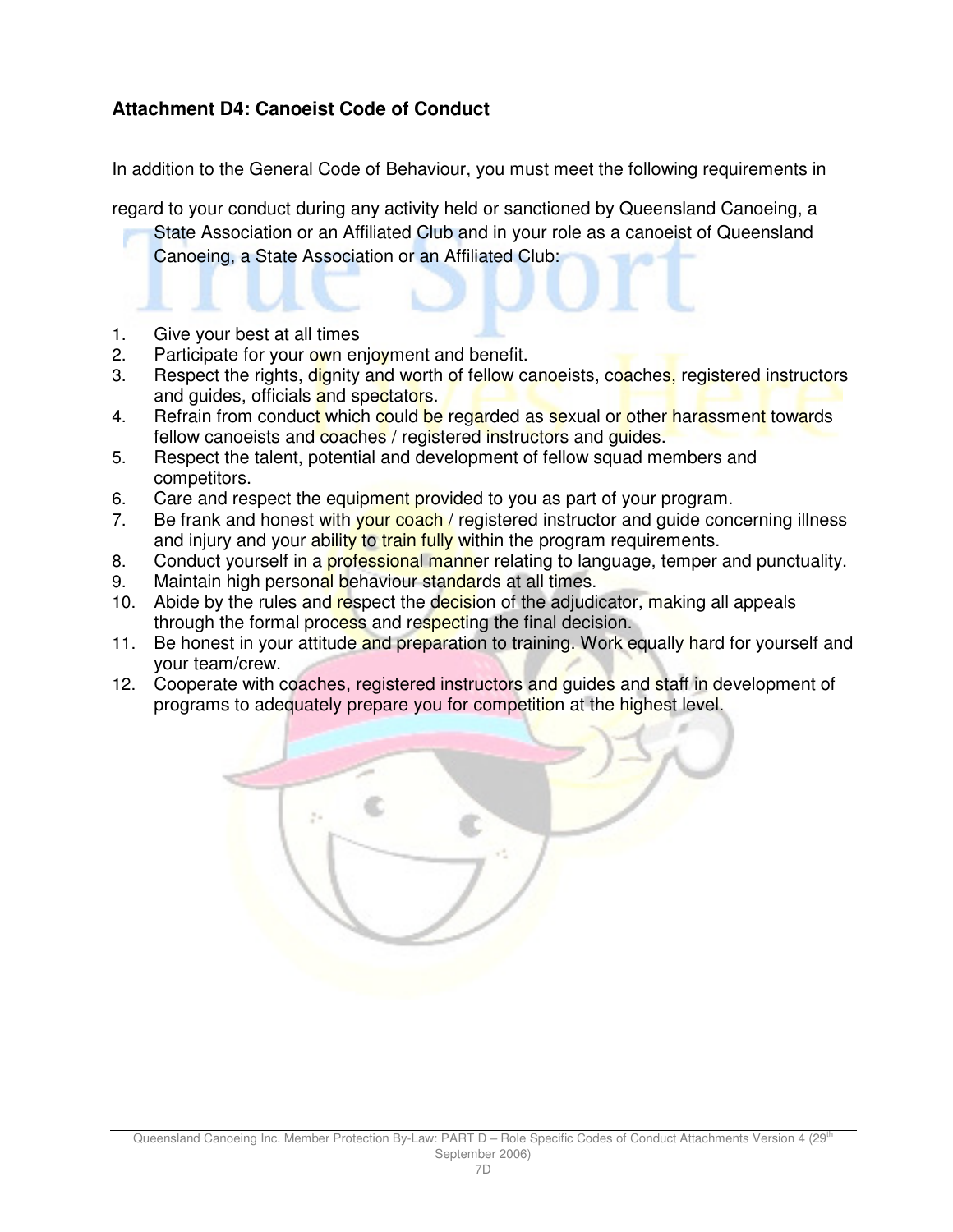## **Attachment D5: Administrator (volunteer) Code of Conduct**

In addition to the General Code of Behaviour, you must meet the following requirements in

regard to your conduct during any activity held by or under the auspices of Australian

Canoeing, a State Association or an Affiliated Club and in any role as an administrator of

Queensland Canoeing, a State Association or an Affiliated Club:

- 1. Be fair, considerate and honest in all dealing with others.
- 2. Be professional in, and accept responsibility for your actions. Your language, presentation, manners and punctuality should reflect high standards.
- 3. Demonstrate a high degree of individual responsibility especially when dealing with persons less than 18 years of age, as your words and actions are an example.
- 4. Resolve conflicts fairly and promptly through established procedures.
- 5. Maintain strict impartiality.
- 6. Maintain a safe environment for you and others.
- 7. Be aware of your legal responsibilities.
- 8. Be a positive role model for others.
- 9. Act honestly, in good faith and in the best interests of the sport as a whole.
- 10. Ensure that any information acquired or advantage gained from the position is not used improperly.
- 11. Conduct responsibilities with due care, competence and diligence.
- 12. Do not allow prejudice, conflict of interest or bias to affect your objectivity.

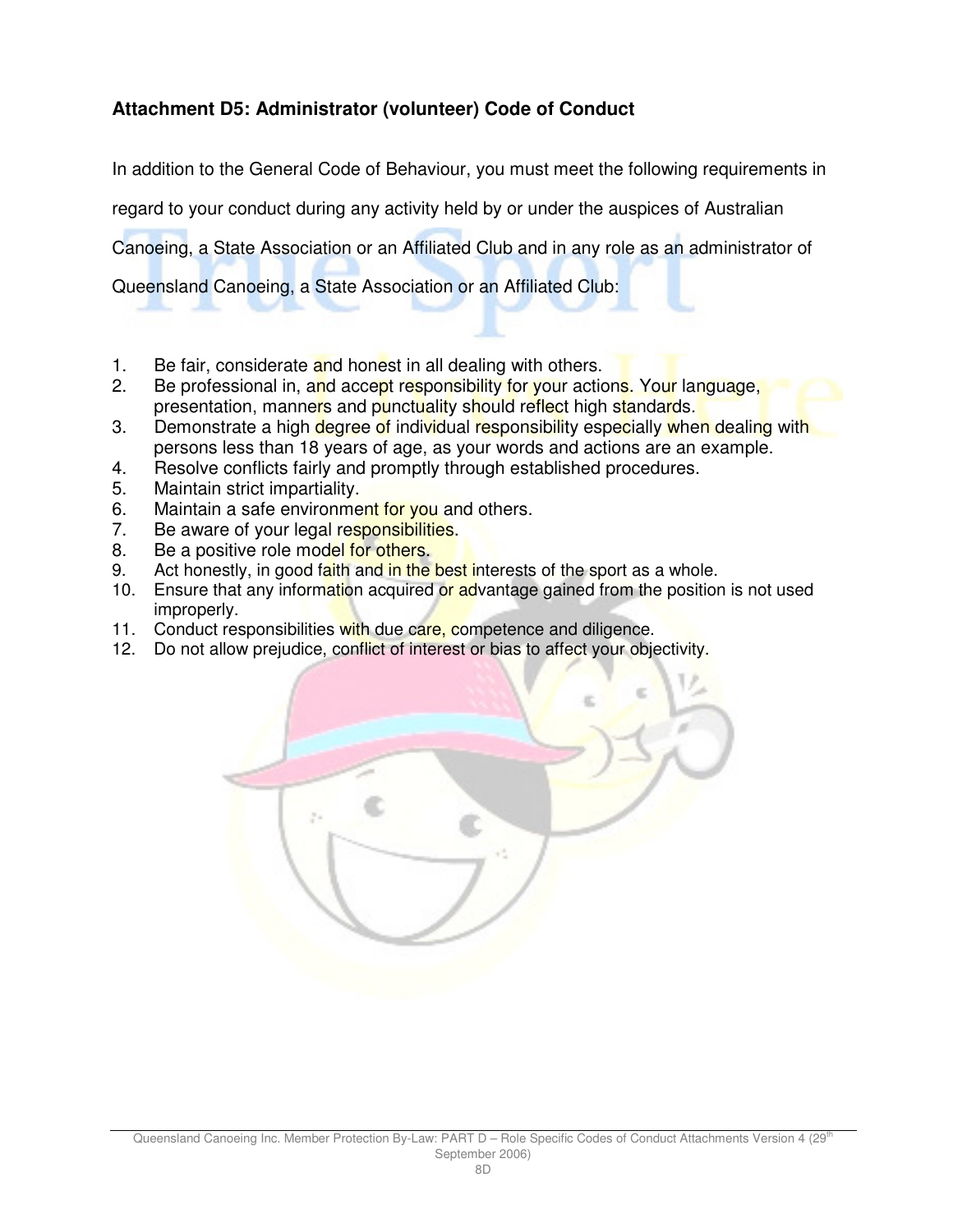## **Attachment D6: Parent/Guardian Code of Conduct**

In addition to the General Code of Behaviour, you must meet the following requirements in

regard to your conduct during any activity held or sanctioned by Queensland Canoeing, a

State Association or an Affiliated Club and in your role as a parent/guardian of a canoeist of Queensland Canoeing, a State Association or an Affiliated Club:

- 1. Treat your child the same irrespective of them winning or losing.
- 2. Remember that your child participates in the sport of canoeing for their enjoyment not yours.
- 3. Try to have fun when you are around your children at competitions and regattas.
- 4. Well-directed humour can be a great de-stressor.
- 5. Look relaxed, calm and positive on the sidelines.
- 6. Make friends with other parents at competitions.
- 7. Get involved in appropriate ways if your child or the coach behaves in unacceptable ways during competitions.
- 8. Respect officials' and coaches' decisions and teach children to do likewise.
- 9. Show appreciation for coaches, officials and administrators.
- 10. Understand that children will benefit from a break sometimes and that involvement in other sports is okay.
- 11. Be there when your child performs poorly. Be an understanding listener rather than a critic, judge and/or fixer.
- 12. Be prepared to give your child some space so that he/she can grow and develop as an independent person.
- 13. Let your child know that your love for them is not associated with their sporting performances.
- 14. Communicate with your child and ask them how they are really feeling about their sport and about competing in particular.
- 15. Occasionally let your child compete without you being there and hovering over them.
- 16. Emphasise the good things your child did in preparing for and during the competition/regatta.
- 17. Try to avoid:
	- Saying "we're racing today". Instead say "you're racing today". Give your child credit for accepting the responsibility of performing.
	- Getting too pushy or believe that you are indispensable. Let the coach do the coaching.
	- Living through your child's performances.
	- Turning away when your child performs.
	- Turning away when your child's behaviour is unsportsmanlike.
	- Telling your child what he/she did wrong after a tough race.
	- Making enemies with your child's opponents or family during a competition/regatta.
	- Making your child feel guilty by reminding them about all the time, money and sacrifices you are making for his or her sport.
	- Thinking of your child's sporting performances as an investment for which you expect a return.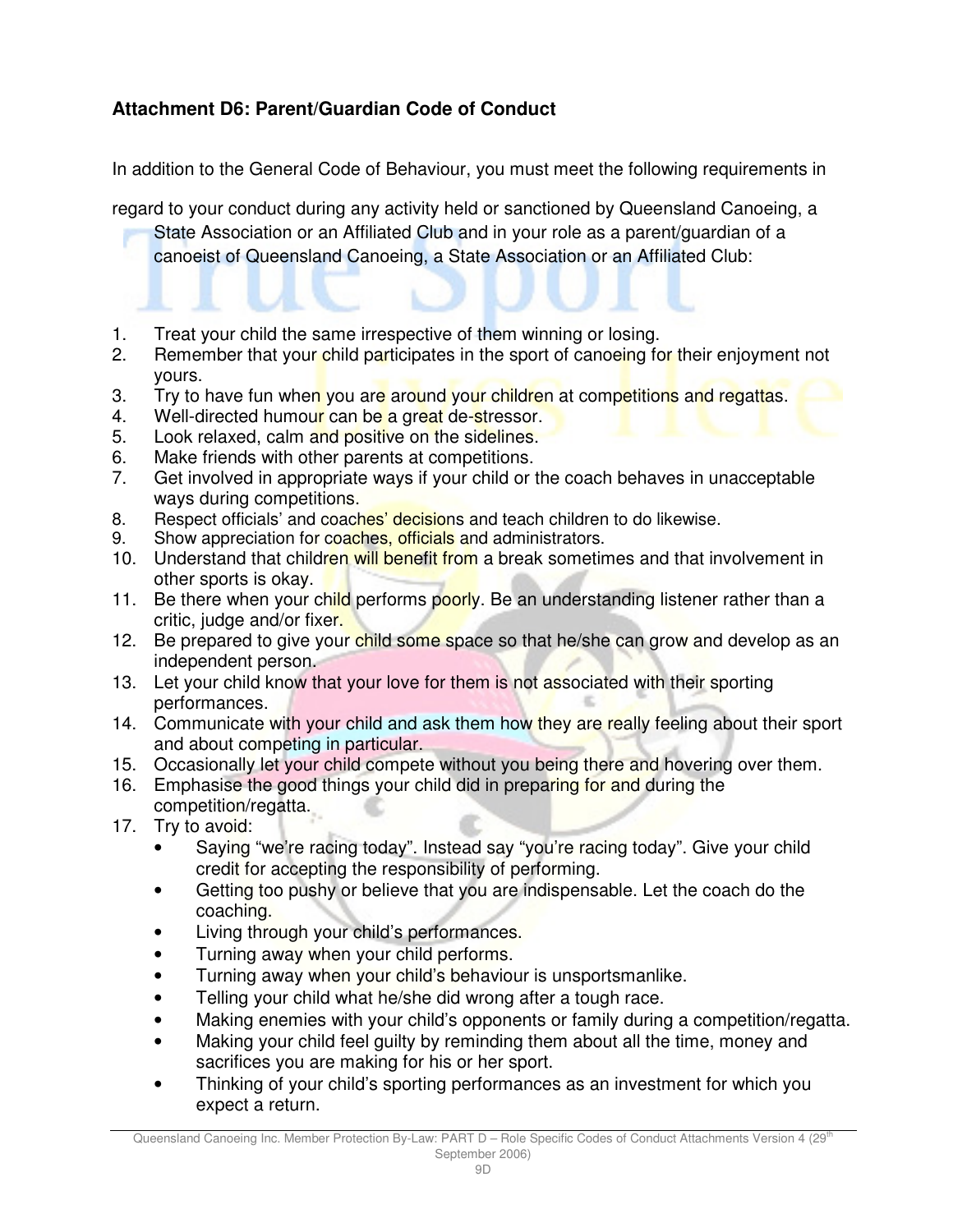- Badgering, harassing or use sarcasm to motivate your child.
- Comparing your child's performances with those of other children.
- Forcing your child to go to training. If they are sick of training find out why and discuss it with them.
- Ridiculing or yell at a child for making a mistake or losing a competition.